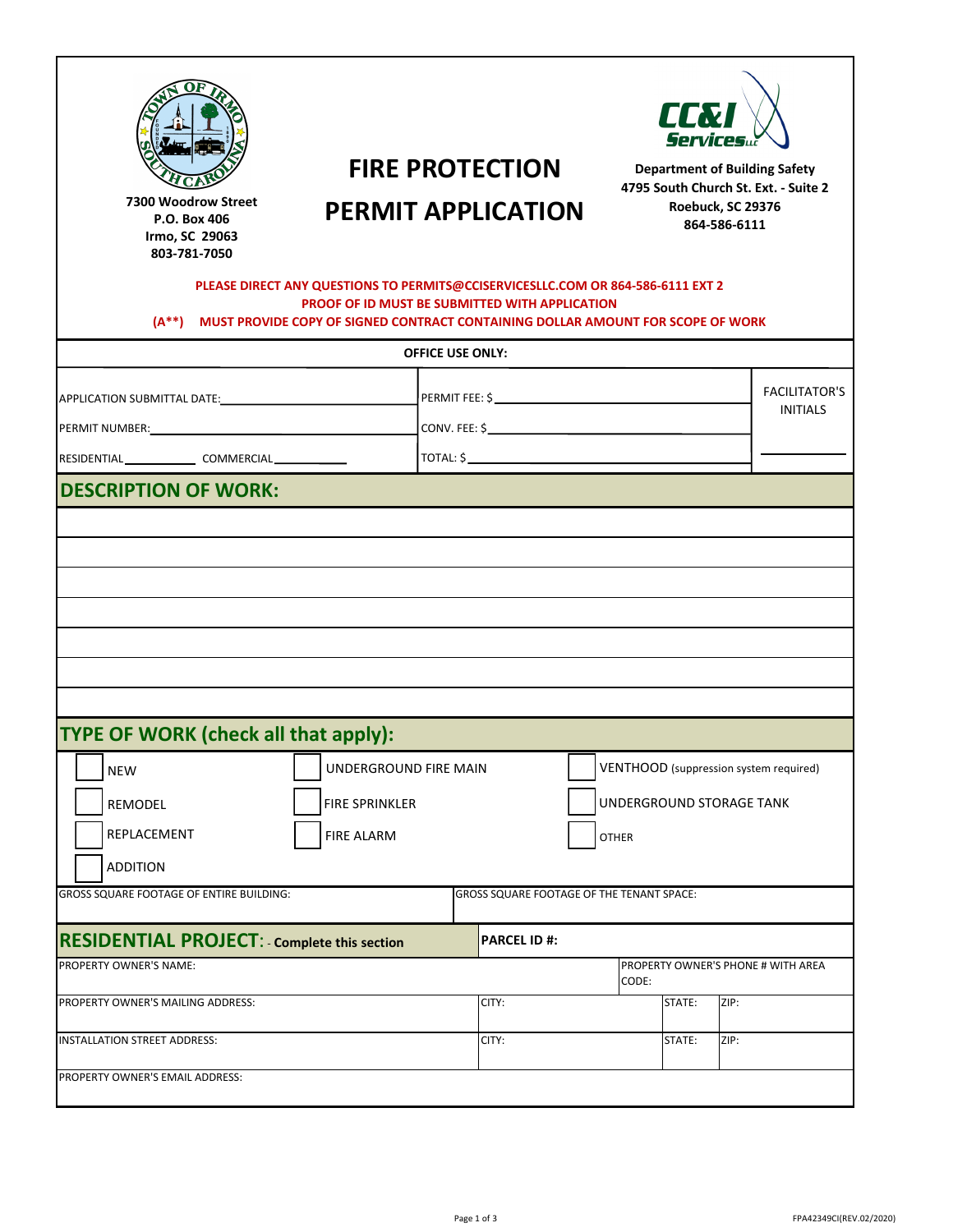| <b>COMMERCIAL PROJECT:</b> - Complete this section                                                                                                     | <b>PARCEL ID#:</b>                  |                                         |        |                                             |  |  |
|--------------------------------------------------------------------------------------------------------------------------------------------------------|-------------------------------------|-----------------------------------------|--------|---------------------------------------------|--|--|
| <b>PROPERTY OWNER'S NAME:</b>                                                                                                                          |                                     |                                         | CODE:  | PROPERTY OWNER'S PHONE # WITH AREA          |  |  |
| NAME OF BUSINESS/LESSEE:                                                                                                                               | SHOPPING CENTER / DEVELOPMENT NAME: |                                         |        |                                             |  |  |
| <b>BUSINESS MAILING ADDRESS:</b>                                                                                                                       | CITY:                               |                                         | STATE: | ZIP:                                        |  |  |
| <b>INSTALLATION STREET ADDRESS:</b>                                                                                                                    | CITY:                               |                                         | STATE: | ZIP:                                        |  |  |
| <b>PROPERTY OWNER'S EMAIL ADDRESS:</b>                                                                                                                 |                                     |                                         |        |                                             |  |  |
| <b>CONTRACTOR CONTACT INFORMATION:</b>                                                                                                                 |                                     | <b>STATE LICENSE (LLR) #:</b>           |        |                                             |  |  |
| <b>BUSINESS NAME:</b>                                                                                                                                  | $D/B/A$ :                           |                                         |        |                                             |  |  |
| <b>BUSINESS MAILING ADDRESS:</b>                                                                                                                       | CITY:                               |                                         | STATE: | ZIP:                                        |  |  |
| <b>BUSINESS CONTACT'S NAME:</b>                                                                                                                        |                                     |                                         | CODE:  | <b>BUSINESS OWNER'S PHONE # WITH AREA</b>   |  |  |
| <b>BUSINESS CONTACT'S EMAIL ADDRESS:</b>                                                                                                               |                                     |                                         | CODE:  | <b>BUSINESS CONTACT'S PHONE # WITH AREA</b> |  |  |
| ļ\$<br><b>CONTRACT AMOUNT:</b><br>$(A^{**})$                                                                                                           | Yes, #:                             | Do you have a current business license? |        | No                                          |  |  |
| Contractors: YOU MUST PURCHASE A CITY BUSINESS LICENSE IN ORDER TO CONDUCT WORK.                                                                       |                                     |                                         |        |                                             |  |  |
| <b>Town of Williamston</b><br><b>BUILDING CODES FEE SCHEDULE - EFFECTIVE February 15, 2021</b><br>FEE SCHEDULE IS LOCATED UNDER PERMITS ON THE WEBSITE |                                     |                                         |        |                                             |  |  |

## **IMPORTANT NOTES**

- Plans for new fire sprinkler systems or systems with twelve (12) new heads or more are required to be submitted to the South Carolina Office of State Fire Marshal (OSFM) for review in addition to this office. The review from the OSFM can take up to thirty (30) days. Fire sprinkler system plans for modifications to an existing system adding eleven (11) or fewer heads will be reviewed by this office only. Please visit this link OSFM for the required request form. Plan reviews by this office may take up to ten (10) days.
- Permits for underground or above ground fire sprinkler systems cannot be issued without approval letters from the OSFM. This office must be contacted prior to the commencement of any work, failure to do so may result in unnecessary delays to project.
- All contractors conducting underground or above ground fire sprinkler system installation will be required to coordinate inspections with this office, failure to do so may result in concealed work to be revealed, destructive testing to be conducted and/or removal of materials. NFPA 13 and NFPA 24 forms will not receive a signature until the inspector is satisfied with installation and all test have been approved.
- All valves for automatic sprinkler systems shall be monitored as required by SCFC section 903.4.
- All alternative automatic fire-extinguishing systems shall be installed and tested in accordance with SCFC
- section 904.3 and 904.4. All testing must be witnessed by this office.. •
- All fire alarm installations will not receive a signature of the required NFPA 72 Record of Completion until the inspector is satisfied with it's installation, this may require 100% witness testing.
- All testing materials and testing procedures are the responsibility of the contractor/ permit holder.

**IN THE EVENT OF A REQUEST FOR CANCELLATION OR RE FUND OF A PERMIT, IF GRANTED, THE MINIMUM PERMIT FEE (residential/commercial)WILL BE NONREFUNDABLE. ALL PERMITS EXPIRE 6 MONTHS (180 days) AFTER ISSUANCE OR LAST INSPECTION. ONCE A PERMIT EXPIRES, ALL FEES ARE NON‐REFUNDABLE, INCLUDING THE MININMUM FEE.**

**A 3% CONVENIENCE FEE WILL BE ADDED TO ALL CREDIT/DEBIT CARD PAYMENTS.**

**THERE WILL BE A \$30.00 SERVICE FEE ON ALL RETURNED CHECKS.**